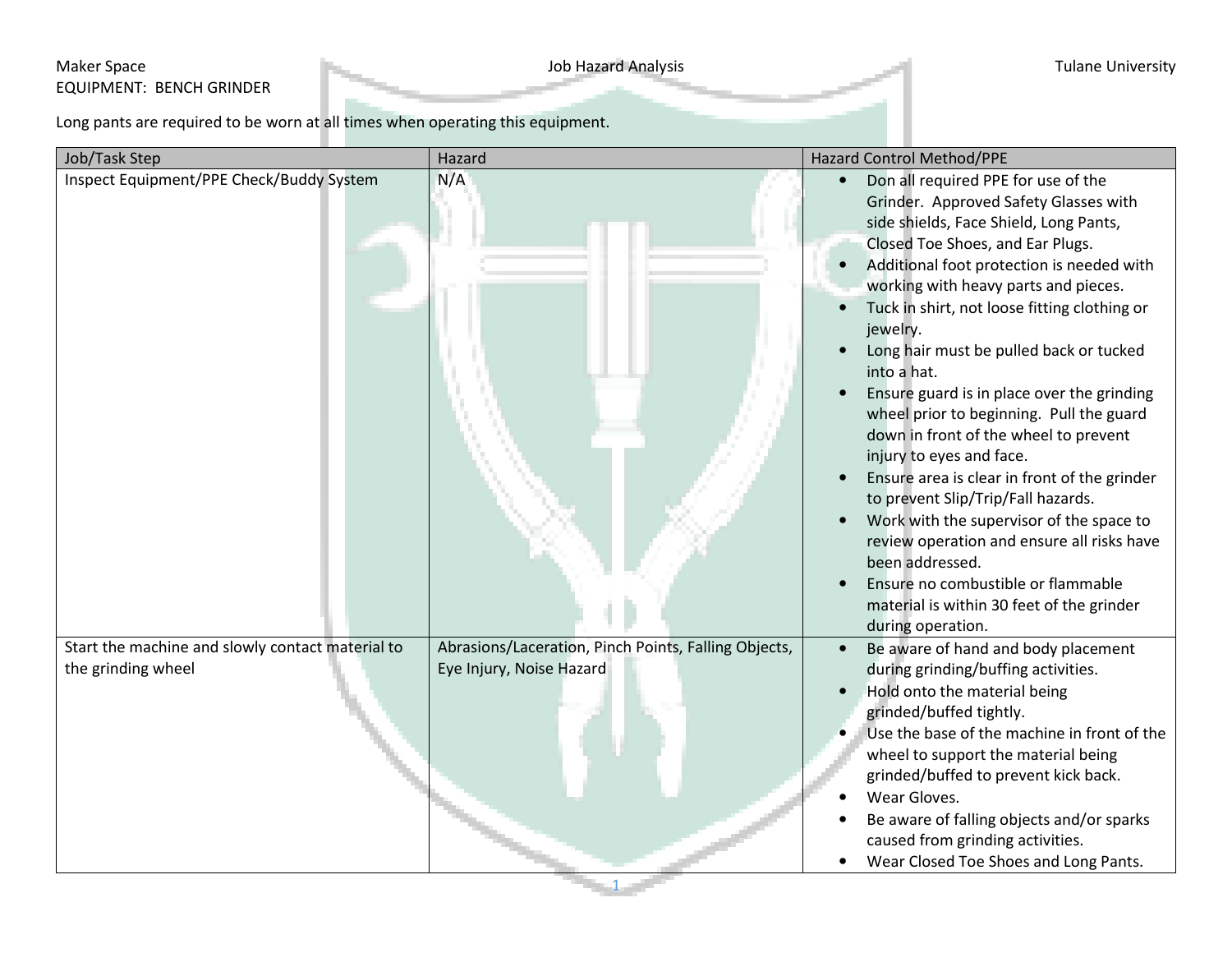| Maker Space                                | <b>Job Hazard Analysis</b> |                                                                             | <b>Tulane University</b>                                                                                                                                                                                                                                                                                                                                                                                                          |  |
|--------------------------------------------|----------------------------|-----------------------------------------------------------------------------|-----------------------------------------------------------------------------------------------------------------------------------------------------------------------------------------------------------------------------------------------------------------------------------------------------------------------------------------------------------------------------------------------------------------------------------|--|
|                                            |                            |                                                                             | Grinding and/or buffing activities will<br>cause fly debris.<br>Wear Safety Glasses and a Face Shield<br>while using the bench grinder.<br>Wear ear plugs due to the potential of high<br>noise hazards.                                                                                                                                                                                                                          |  |
| Turn off the grinder and clean up the area |                            | Abrasions/Laceration, Pinch Points, Flying Debris,<br><b>Muscle Strains</b> | Wheels will not immediately stop. Do not<br>touch the wheel to force it to stop.<br>Wait for the wheels to completely stop<br>turning prior to moving on.<br>Some material that is being cleaned up<br>may be sharp or hot.<br>Wear gloves.<br>Be aware of sweeping activities and wear<br>safety glasses to prevent flying objects<br>from causing eye injuries.<br>Use proper lifting techniques while<br>cleaning up the area. |  |

## Lockout/Tag out information

Only Authorized Individuals who completed the appropriate Lockout/tag out training may complete lockout/tag out.

Individuals must review the MakerSpace Lockout/Tag out Procedure prior to applying locks and tags.

Before shutting down the equipment, authorized individual must have knowledge of the type and magnitude of the energy to be controlled and the methods or means to control the energy.

If your Supervision has not authorized you to perform LO/TO, you must get an Authorized Individual to do so.

- •The equipment is plugged into a wall socket not hard wired.
- •After notifications have been made, the authorized individual may unplug the printer and apply the can cover over the plug and apply the lock.

2

- •The key must stay in the possession of the authorized individual at all times.
- • The tag must be filled out completely with the following;
	- oName
	- oContact information
	- oDate